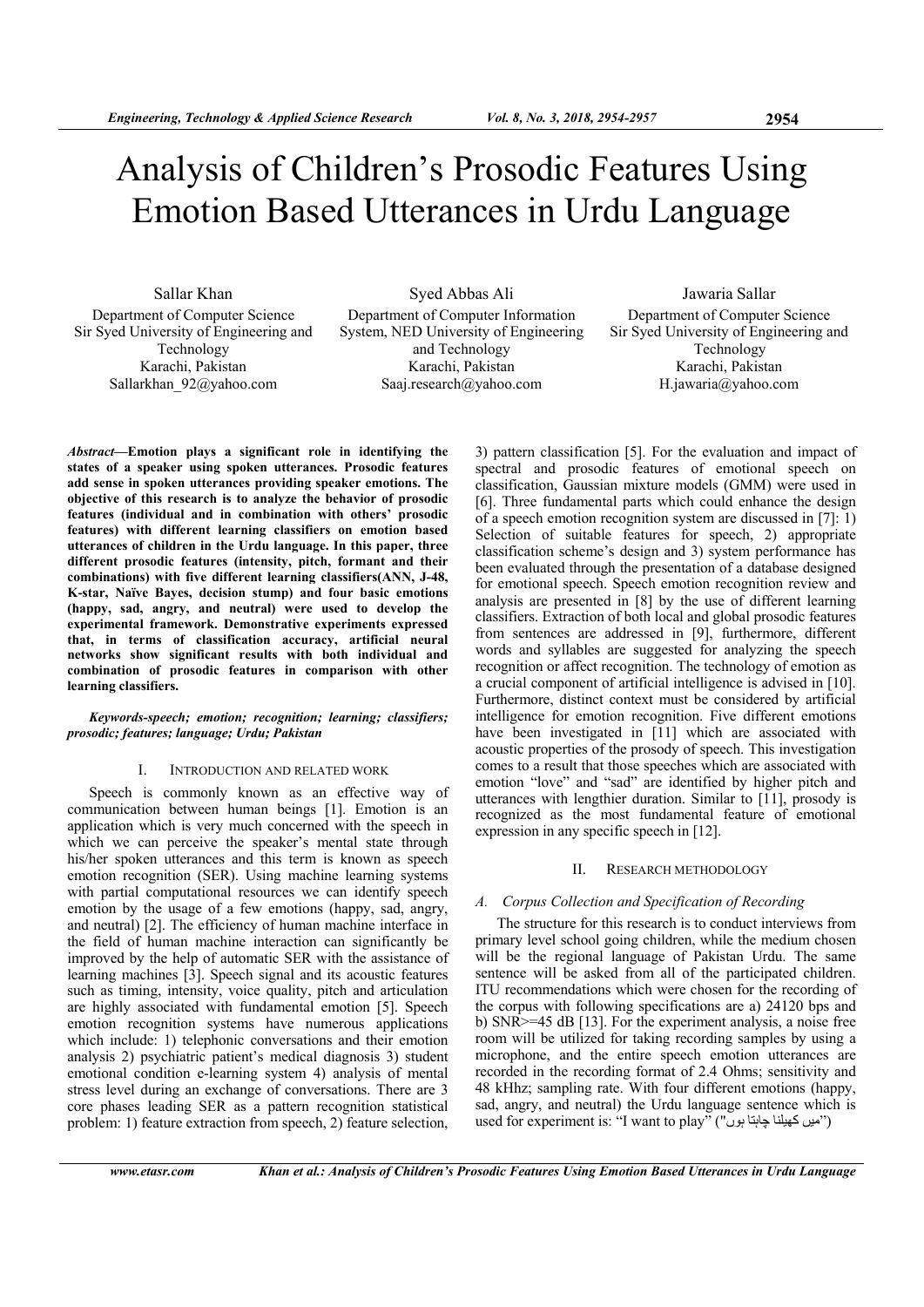#### *B. Population*

Children were chosen randomly from a primary level school with the age group of the population of this research being 5-10 years.

# *C. Sampling Frame*

Sufficient ratio of sampling frame is chosen which can produce the desired result. It is selected from past studies from the realm of SER. For analysis purpose in this research, the data will consist of approximately 10 participants with 40 speech samples (Consisting all four emotions).

## *D. Procedure*

#### *1) Feature Extraction*

The extraction process of prosodic features (pitch, intensity and formant) is done through testing of these samples on PRAAT, while only mean values of prosodic features were extracted in the experimental section.

## *2) Learning Classification*

We have used 5 different machine learning classifiers for classification purpose which are Artificial Neural Network (ANN), Naïve Bayes (NB), Decision Stump (DS), J-48, and Kstar.

#### *3) Pilot Study of the Proposed Research*

For getting familiarized with the software/tools which we have utilized for this study, we have collected the speech samples. The .wav file format was used for the recorded samples, while PRAAT will generate the desired result accordingly. Whereas, WEKA classifier will process these values to generate the classification result.

#### III. EXPERIMENTAL RESULTS AND DISCUSSION

## *A. Extracting Prosodic Features*

To analyze the overall impact of prosodic features (intensity, pitch, and formant) on learning classifiers the experimental phase of this research is divided into two portions. In the first portion, the four emotions (happy, sad, angry, and neutral) which are present in the utterances of the speaker have been observed by using the PRAAT software [14]. Speech emotion corpuses which are used in the experimental study consist of initially 40 samples appropriated from a children recording in the age group of 5-10 years in regional language Urdu with four different emotions. To evaluate the dependency of emotions on each prosodic feature (pitch, intensity, and formant) is the primary motivation through these experiments. The extraction process of prosodic features from spoken speech emotion utterances in regional langue Urdu are shown in Figures 1 to 3. These observations are demonstrating the behavior of all three prosodic features which are extracted by using PRAAT software [1]. Not all the total 40 samples are being demonstrated in this section but just a portion to show an aroma that how these features were extracted with the use of PRAAT.



Fig. 1. Extracting prosodic feature (pitch) using PRAAT.



Fig. 2. Extracting prosodic feature (intensity) using PRAAT.

#### *B. Classification and precision accuracy*

The second portion is further divided into two parts, in first part we will discuss the overall calculation of classification accuracy of each learning classifier (ANN, NB, DS, J-48, and K-star) against each prosodic feature individually as shown in Table I and in combination as shown in Table II. In the second part, we will discuss the precision accuracy against each emotion (happy, sad, angry, and neutral) which are produced by different learning classifiers.

## *1) Overall classification accuracy*

The overall result is satisfactory in terms of classification accuracy. It has been observed (Figure 5) that learning classifiers performed well when we jointly analyzed prosodic features and can classify correctly up to the accuracy of 45% meanwhile separately they produce accuracy of 40% which is shown in Figure 4. Furthermore in terms of learning classifiers, J-48 gave best classification accuracy of 35% for the prosodic feature pitch, while on the other hand ANN and NB both held their classification accuracy higher up to 40% for the prosodic feature intensity and for the third prosodic feature, formant, ANN and DS both have produced classification accuracy around 33%. During the process of analyzing prosodic features jointly, it has been recognized that the combination of intensity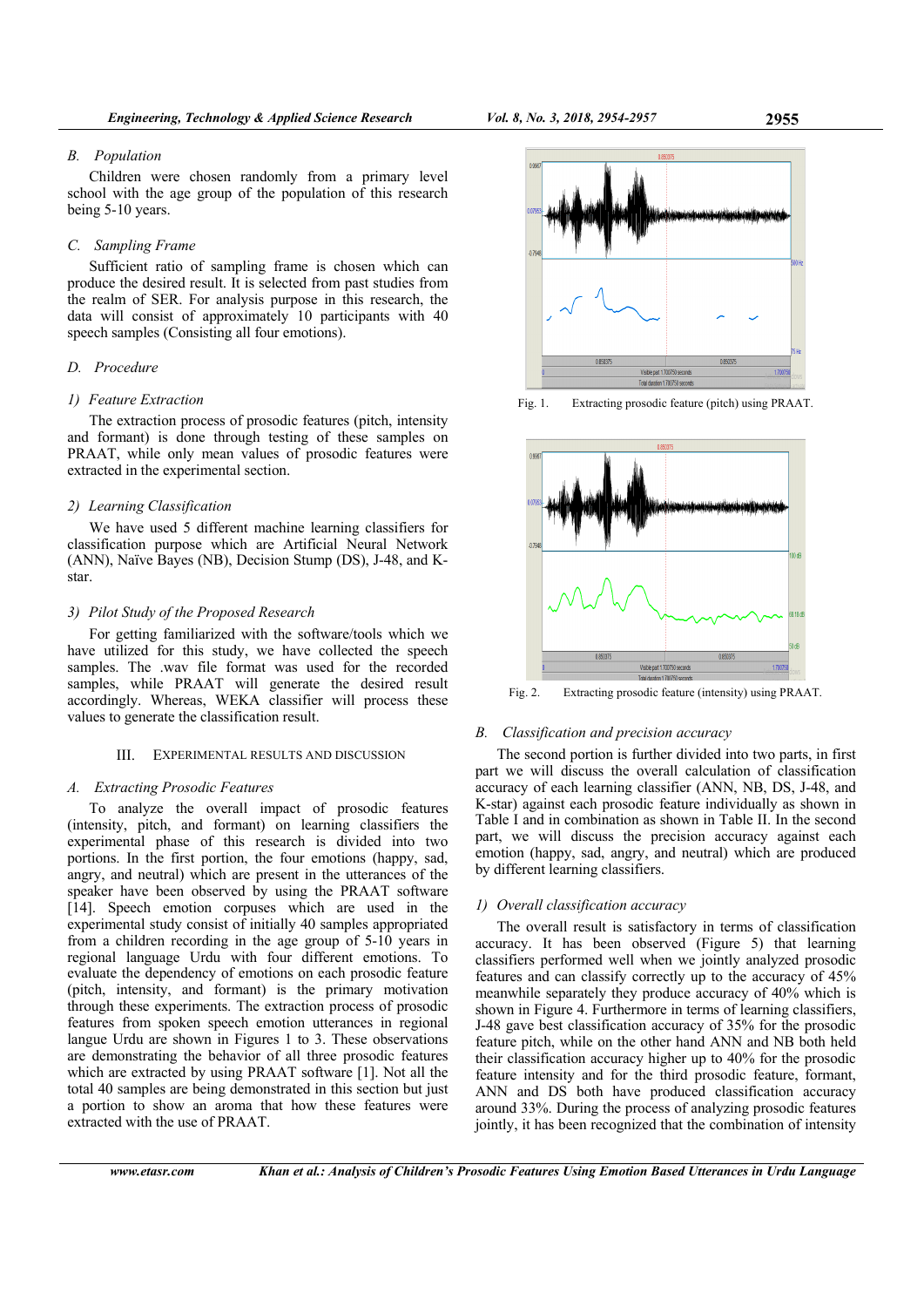and formant produced the finest classification accuracy of 45% with ANN, while combinations of pitch and formant against J-48, as well as pitch, intensity, and formant with ANN came second, both with accuracy around 43%. Lastly the combination of pitch and intensity produced classification accuracy around 38% with ANN classifier which comes third.



Fig. 3. Extacting prosodic feature (formant) using PRAAT.



Fig. 4. Classification accuracy of emotions on pitch, intensity and formant.



Fig. 5. Classification accuracy of emotions on combination of pitch, intensity and formant.

| TABLE I. | <b>COMPARATIVE</b>                          | <b>ANALYSIS</b> | <b>INDIVIDUAL</b> | <b>PROSODIC</b> |
|----------|---------------------------------------------|-----------------|-------------------|-----------------|
|          | FEATURES USING MACHINE LEARNING CLASSIFIERS |                 |                   |                 |

|           | <b>Classifier</b> | Precision    |              |          |                |          |  |
|-----------|-------------------|--------------|--------------|----------|----------------|----------|--|
|           |                   | <b>Happy</b> | Sad          | Angry    | <b>Neutral</b> | Accuracy |  |
| Pitch     | ANN               | 0.333        | $\Omega$     | $\Omega$ | 0.316          | 20%      |  |
|           | NΒ                | 0.125        | $\theta$     | 0.222    | 0.417          | 12.50%   |  |
|           | DS                | 0.217        | $\mathbf{0}$ | 0.25     | 0.273          | 22.50%   |  |
|           | $J-48$            | 0.231        | $\theta$     | 0.455    | 0.429          | 35%      |  |
|           | K-Star            | 0.2          | $\theta$     | 0.222    | 0.417          | 22.50%   |  |
| Intensity | ANN               | 0.286        | $\theta$     | 0.545    | 0.4            | 40%      |  |
|           | NB                | 0.25         | $\theta$     | 0.5      | 0.375          | 40%      |  |
|           | DS                | 0.143        | $\theta$     | 0.545    | 0.273          | 32.50%   |  |
|           | J-48              | 0.125        | $\theta$     | 0.462    | 0.263          | 30%      |  |
|           | K-Star            | 0.111        | 0.2          | 0.545    | 0.333          | 32.50%   |  |
| Formant   | ANN               | 0.4          | 0.75         | 0.182    | 0.2            | 32.50%   |  |
|           | NΒ                | 0.385        | 0.385        | 0.267    | $\theta$       | 30%      |  |
|           | DS                | $\Omega$     |              | 0.27     | $\theta$       | 32.50%   |  |
|           | $J-48$            | $\theta$     | $\theta$     | 0.242    | $\Omega$       | 20%      |  |
|           | K-Star            | 0.231        | 0.5          | 0.308    | 0.125          | 27.50%   |  |

TABLE II. COMPARATIVE ANALYSIS OF PROSODIC FEATURE COMBINATIONS USING MACHINE LEARNING CLASSIFIERS

|         | <b>Classifier</b> | Precision    |              |          |                | Accuracy |
|---------|-------------------|--------------|--------------|----------|----------------|----------|
|         |                   | <b>Happy</b> | Sad          | Angry    | <b>Neutral</b> |          |
| Į       | <b>ANN</b>        | 0.385        | $\Omega$     | 0.455    | 0.333          | 37.50%   |
|         | NB                | 0.25         | $\mathbf{0}$ | 0.467    | 0.333          | 35%      |
|         | <b>DS</b>         | 0.143        | $\mathbf{0}$ | 0.545    | 0.273          | 32.50%   |
|         | $J-48$            | 0.133        | $\Omega$     | 0.556    | 0.188          | 25%      |
|         | K-Star            | 0.083        | 0.2          | 0.5      | 0.2            | 22.50%   |
| i<br>L  | <b>ANN</b>        | 0.25         | 0.429        | $\Omega$ | 0.412          | 30%      |
|         | NB                | 0.182        | 0.429        | 0.154    | 0.222          | 22.50%   |
|         | <b>DS</b>         | 0.25         | $\theta$     | 0.25     | 0.25           | 25%      |
|         | $J-48$            | 0.417        | 0.333        | 0.444    | 0.462          | 42.50%   |
|         | K-Star            | 0.375        | 0.429        | 0.143    | 0.273          | 27.50%   |
| Ĩ       | <b>ANN</b>        | 0.375        | 0.667        | 0.545    | 0.417          | 45%      |
|         | NB                | 0.375        | 0.333        | 0.5      | 0.429          | 42.50%   |
|         | <b>DS</b>         | 0.143        | $\theta$     | 0.545    | 0.273          | 32.50%   |
|         | $J-48$            | 0.083        | $\Omega$     | 0.462    | 0.2            | 25%      |
|         | K-Star            | 0.154        | 0.2          | 0.5      | 0.167          | 25%      |
| $P+I+F$ | <b>ANN</b>        | 0.385        | 0.5          | 0.444    | 0.429          | 42.50%   |
|         | NB                | 0.25         | 0.286        | 0.455    | 0.357          | 35%      |
|         | <b>DS</b>         | 0.143        | $\Omega$     | 0.545    | 0.273          | 32.50%   |
|         | J-48              | 0.182        | $\mathbf{0}$ | 0.5      | 0.125          | 22.50%   |
|         | K-Star            | 0.222        | 0.222        | 0.5      | 0.333          | 32.50%   |

P: Pitch, I: Intensity, F: Formant

# *2) Precision Accuracy*

The plot of precision against each emotion (happy, sad, angry, and neutral) is shown in Figures 6 to 9. Analyzing process shows that J-48 kept the highest precision rate of around 0.45 regarding the happy emotion with the combination of pitch and formant features, while classifiers didn't produce well enough results for the emotion sad except ANN which produced precision rate of around 0.8. For the angry emotion, every classifier produced their best possible results against almost every feature (individually or jointly) but J-48 produced a slightly better precision rate of 0.6 for the combination of pitch and intensity. In the end, for neutral emotion, again J-48 achieved the highest precision rate of around 0.5 with the combination of pitch and formant.

# IV. CONCLUSION

Speech emotion corpuses were recorded in the Urdu language with separate regard of four basic emotions. The main motivation behind this research is to analyze the impact of prosodic features (pitch, intensity and formant) on five different learning classifiers. The PRAAT software WEKA tool was used in the experimental framework for emotion